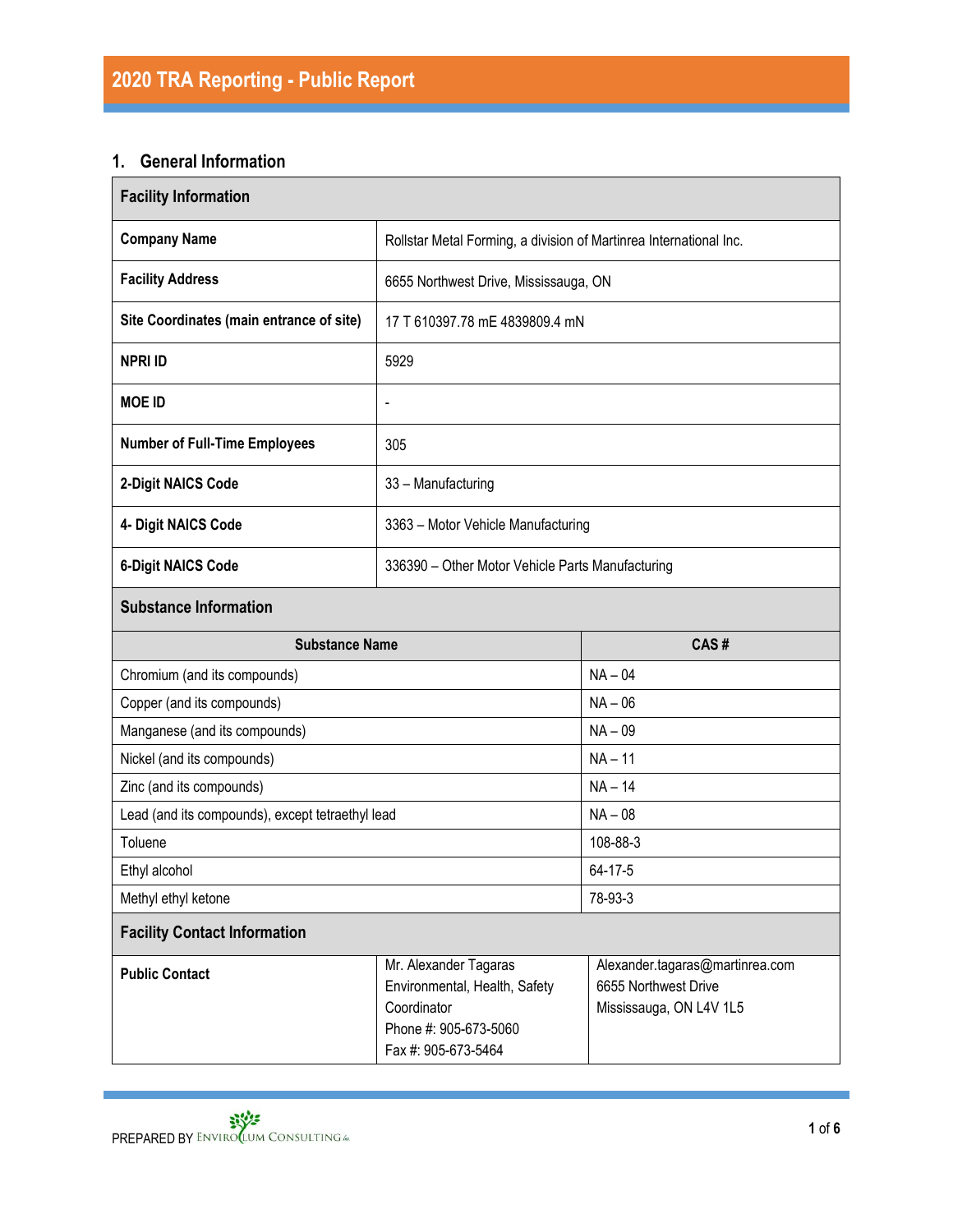# **2. Toxic Substance Accounting Summary**

Facility-wide Amounts of Toxic Substances Reported for 2020:

| <b>Substance Name</b>         | <b>Used</b>  | <b>Created</b> | <b>Contained In</b><br><b>Product</b> | <b>Release</b><br>to Air | Disposed /<br><b>Recycled</b> |
|-------------------------------|--------------|----------------|---------------------------------------|--------------------------|-------------------------------|
| Chromium (and its compounds)  | 100 to 1,000 |                | 100 to 1,000                          | 0                        | 10 to 100                     |
| Copper (and its compounds)    | 10 to 100    |                | 10 to 100                             | $\mathbf{0}$             | 1 to 10                       |
| Manganese (and its compounds) | 10 to 100    |                | 10 to 100                             | $\mathbf 0$              | 10 to 100                     |
| Nickel (and its compounds)    | 10 to 100    |                | 10 to 100                             | $\mathbf{0}$             | 10 to 100                     |
| Zinc (and its compounds)      | 10 to 100    |                | 10 to 100                             | $\mathbf{0}$             | 1 to 10                       |
| Lead (and its compounds)      | 1 to 10      |                | 1 to 10                               | $\mathbf 0$              | $0$ to 1                      |
| Toluene                       | 1 to 10      |                |                                       | 1 to 10                  | --                            |
| Ethyl alcohol                 | 1 to 10      | --             |                                       | 1 to 10                  | --                            |
| Methyl ethyl ketone           | 1 to 10      |                |                                       | 1 to 10                  |                               |

**NOTE:** Units are expressed in tonnes, unless otherwise indicated. '-- ' indicates not applicable.

## **3. Quantification Comparison to Previous Year**

3.1 Chromium (and its compounds)

|                                  | Unit   | 2020         | 2019         | Change<br>(Unit) | Change<br>(%) | <b>Rationale for Change</b>      |
|----------------------------------|--------|--------------|--------------|------------------|---------------|----------------------------------|
| Used                             | Tonnes | 100 to 1,000 | 100 to 1,000 | 10 to 100        | $+13.9$       | Decreased stainless steel        |
| Created                          | --     |              |              |                  |               | materials<br>purchased/processed |
| Contained In Product             | Tonnes | 100 to 1,000 | 100 to 1,000 | 1 to 10          | 13.0          | and/or production.               |
| Release to Air                   | Tonnes | 0            | 0            | 0                | 0             | ٠                                |
| Release to Water                 | --     | --           |              |                  |               |                                  |
| On-site Disposal                 | --     |              |              |                  |               |                                  |
| <b>Transferred for Disposal</b>  |        |              |              |                  |               |                                  |
| <b>Transferred for Recycling</b> | Tonnes | 10 to 100    | 100 to 1,000 | 10 to 100        | ↓33.9         |                                  |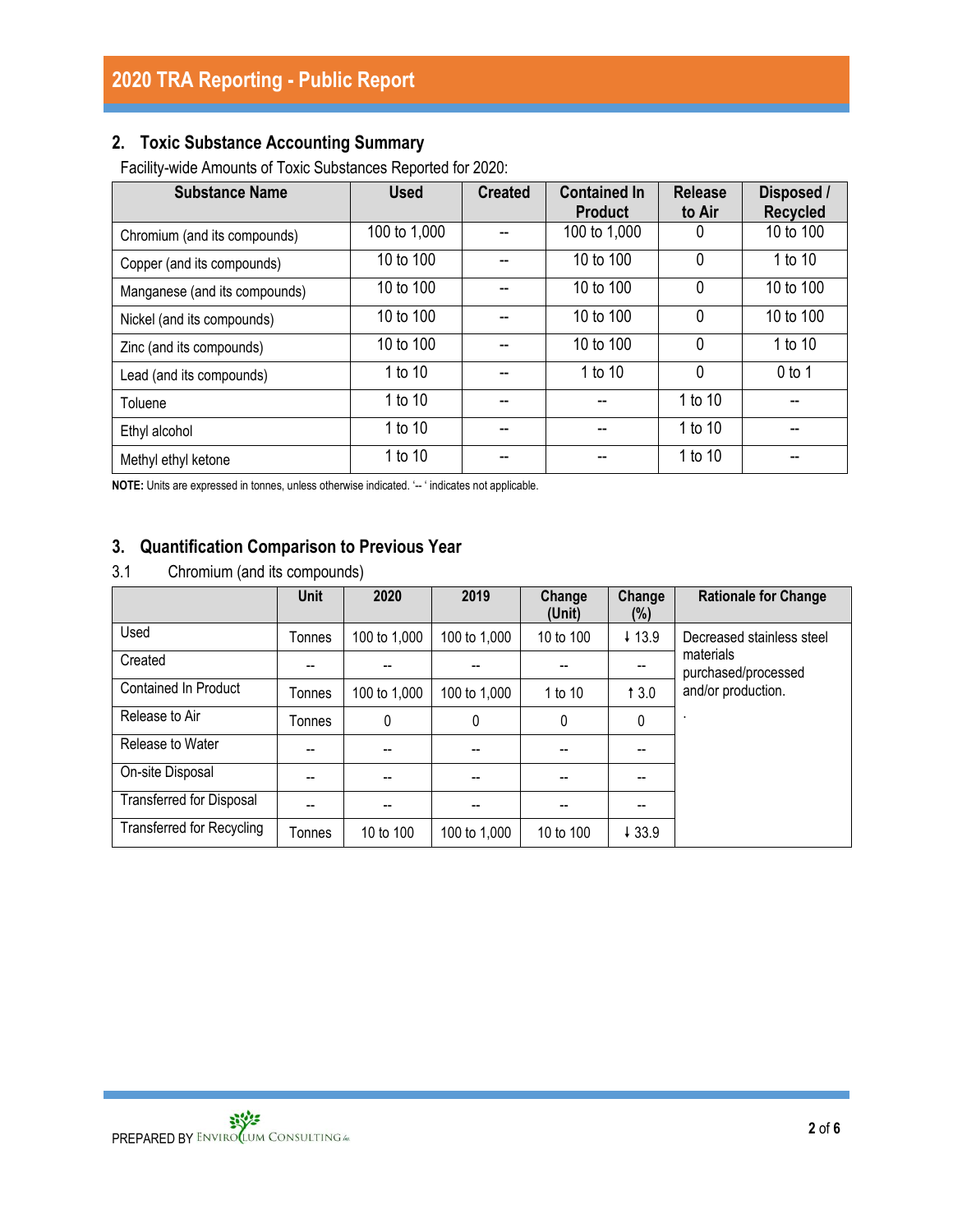# **2020 TRA Reporting - Public Report**

# 3.2 Copper (and its compounds)

|                                  | Unit   | 2020      | 2019      | Change<br>(Unit)         | Change<br>(%) | <b>Rationale for Change</b> |
|----------------------------------|--------|-----------|-----------|--------------------------|---------------|-----------------------------|
| Used                             | Tonnes | 10 to 100 | 10 to 100 | 1 to 10                  | $+6.3$        | No significant change.      |
| Created                          | --     | --        | $-$       |                          | --            |                             |
| <b>Contained In Product</b>      | Tonnes | 10 to 100 | 10 to 100 | 1 to 10                  | 49.3          |                             |
| Release to Air                   | Tonnes | 0         | 0         | $\mathbf{0}$             | 0             |                             |
| Release to Water                 | --     | --        | --        | --                       | --            |                             |
| On-site Disposal                 | --     | --        | --        | --                       | --            |                             |
| <b>Transferred for Disposal</b>  | --     | $- -$     | --        | $\overline{\phantom{a}}$ | --            |                             |
| <b>Transferred for Recycling</b> | Tonnes | 1 to 10   | 1 to 10   | $0$ to 1                 | 19.0          |                             |

# 3.3 Manganese (and its compounds)

|                                  | <b>Unit</b> | 2020      | 2019                                  | Change<br>(Unit) | Change<br>(%) | <b>Rationale for Change</b>                              |
|----------------------------------|-------------|-----------|---------------------------------------|------------------|---------------|----------------------------------------------------------|
| Used                             | Tonnes      | 10 to 100 | 10 to 100                             | 10 to 100        | <b>138.7</b>  | Decrease in production,                                  |
| Created                          |             |           |                                       |                  |               | however increase in use of<br>American Nickloid SS which |
| <b>Contained In Product</b>      | Tonnes      | 10 to 100 | 10 to 100                             | 1 to 10          | <b>141.5</b>  | contains higher content of                               |
| Release to Air                   | Tonnes      | 0         | $\mathbf{0}$                          | 0                | 0             | Mn over other SS materials<br>used.                      |
| Release to Water                 |             |           |                                       |                  |               |                                                          |
| On-site Disposal                 |             |           | --                                    |                  |               |                                                          |
| <b>Transferred for Disposal</b>  |             |           | $\hspace{0.05cm}$ – $\hspace{0.05cm}$ |                  |               |                                                          |
| <b>Transferred for Recycling</b> | Tonnes      | 10 to 100 | 1 to 10                               | 1 to 10          | 1 3 2.7       |                                                          |

# 3.4 Nickel (and its compounds)

|                                  | <b>Unit</b> | 2020      | 2019         | Change<br>(Unit) | Change<br>$(\%)$ | <b>Rationale for Change</b>           |
|----------------------------------|-------------|-----------|--------------|------------------|------------------|---------------------------------------|
| Used                             | Tonnes      | 10 to 100 | 100 to 1,000 | 10 to 100        | 112              | decreased stainless steel             |
| Created                          |             |           |              |                  |                  | materials<br>purchased/processed and/ |
| <b>Contained In Product</b>      | Tonnes      | 10 to 100 | 100 to 1,000 | 10 to 100        | 119.4            | or production.                        |
| Release to Air                   | Tonnes      | 0         | 0            | 0                | $\mathbf{0}$     |                                       |
| Release to Water                 | --          |           |              |                  |                  |                                       |
| On-site Disposal                 |             |           |              |                  |                  |                                       |
| <b>Transferred for Disposal</b>  | --          | --        |              |                  |                  |                                       |
| <b>Transferred for Recycling</b> | Tonnes      | 10 to 100 | 1 to 10      | 1 to 10          | <b>192.7</b>     | Increase in scrap metal<br>recycled.  |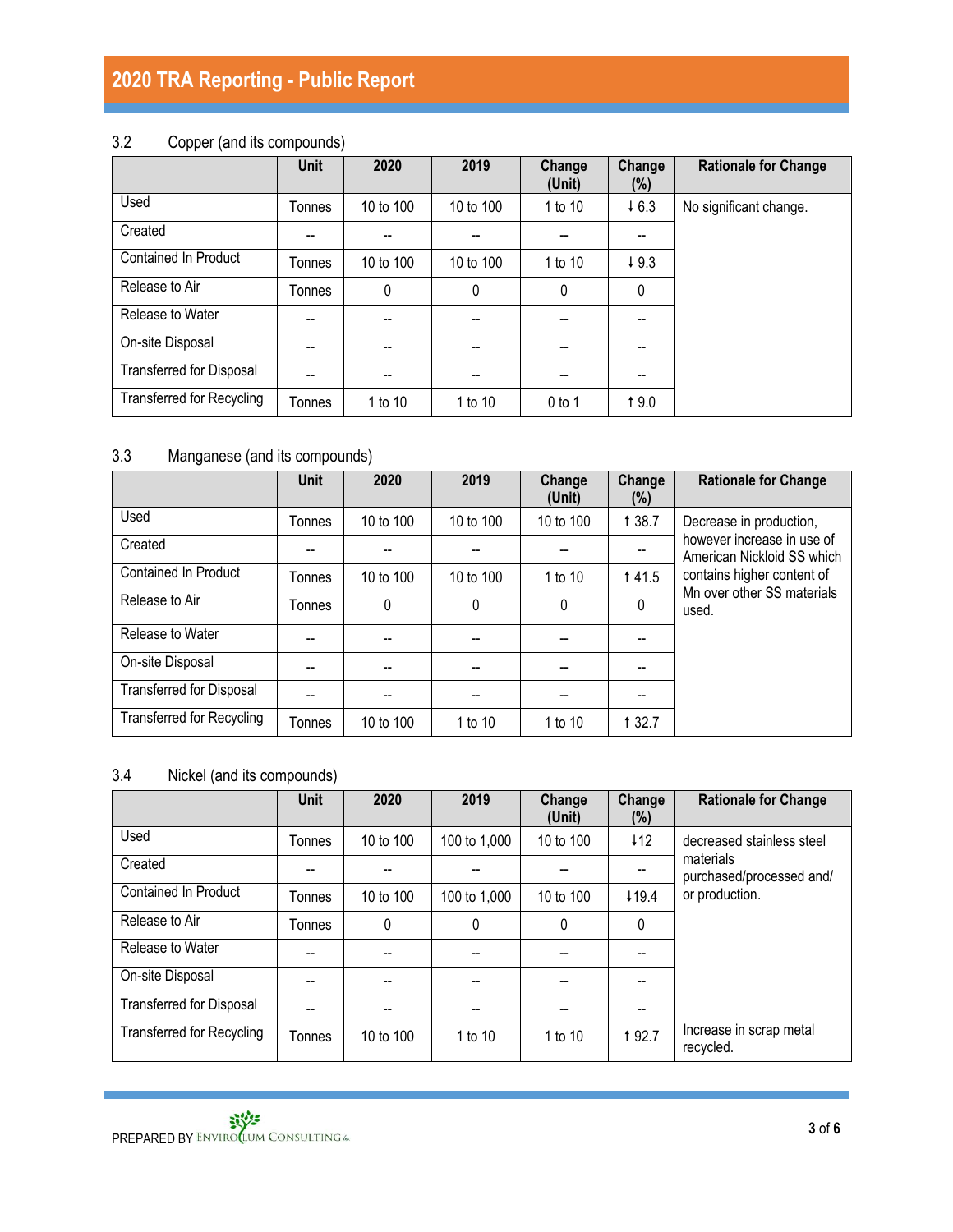# **2020 TRA Reporting - Public Report**

# 3.5 Zinc (and its compounds)

|                                  | <b>Unit</b> | 2020      | 2019      | Change<br>(Unit) | Change<br>(%)     | <b>Rationale for Change</b>      |
|----------------------------------|-------------|-----------|-----------|------------------|-------------------|----------------------------------|
| Used                             | Tonnes      | 10 to 100 | 10 to 100 | 1 to 10          | 436.0             | Decreased stainless steel        |
| Created                          |             |           |           |                  |                   | materials<br>purchased/processed |
| <b>Contained In Product</b>      | Tonnes      | 10 to 100 | 10 to 100 | 1 to 10          | $\downarrow$ 32.7 | and/or production.               |
| Release to Air                   | Tonnes      | 0         | 0         | 0                | 0                 |                                  |
| Release to Water                 | --          | --        |           | --               |                   |                                  |
| On-site Disposal                 | --          | --        | --        | --               |                   |                                  |
| <b>Transferred for Disposal</b>  | --          | --        | --        | --               |                   |                                  |
| <b>Transferred for Recycling</b> | Tonnes      | 1 to 10   | 1 to 10   | 1 to 10          | $\downarrow$ 57.8 |                                  |

# 3.6 Lead (and its compounds), except tetraethyl lead

|                                  | <b>Unit</b> | 2020               | 2019               | Change<br>(Unit) | Change<br>(%)     | <b>Rationale for Change</b>              |
|----------------------------------|-------------|--------------------|--------------------|------------------|-------------------|------------------------------------------|
| Used                             | kg          | 1,000 to<br>10,000 | 1,000 to<br>10,000 | 100 to 1,000     | 427.4             | Increased aluminum<br>material           |
| Created                          | --          |                    |                    |                  |                   | purchased/processed<br>and/or production |
| Contained In Product             | kg          | 1,000 to<br>10,000 | 1,000 to<br>10,000 | 100 to 1,000     | $\downarrow$ 22.8 |                                          |
| Release to Air                   | kg          | 0                  | 0                  | 0                | 0                 |                                          |
| Release to Water                 |             |                    |                    |                  |                   |                                          |
| On-site Disposal                 |             |                    |                    |                  |                   |                                          |
| <b>Transferred for Disposal</b>  |             |                    |                    |                  |                   |                                          |
| <b>Transferred for Recycling</b> | kg          | 100 to 1,000       | 100 to 1,000       | 100 to 1,000     | 457.8             |                                          |

### 3.7 Toluene

|                                  | <b>Unit</b> | 2020    | 2019    | Change<br>(Unit) | Change<br>$(\%)$         | <b>Rationale for Change</b> |
|----------------------------------|-------------|---------|---------|------------------|--------------------------|-----------------------------|
| Used                             | Tonnes      | 1 to 10 | 1 to 10 | 1 to 10          | 423.8                    | decreased use of            |
| Created                          | --          | --      | --      |                  | $\overline{\phantom{a}}$ | materials/production.       |
| Contained In Product             | --          | --      | $-$     | --               |                          |                             |
| Release to Air                   | Tonnes      | 1 to 10 | 1 to 10 | 1 to 10          | 423.8                    |                             |
| Release to Water                 | --          | --      |         |                  |                          |                             |
| On-site Disposal                 | --          | --      |         |                  |                          |                             |
| <b>Transferred for Disposal</b>  | --          | --      |         |                  |                          |                             |
| <b>Transferred for Recycling</b> | --          | --      |         |                  |                          |                             |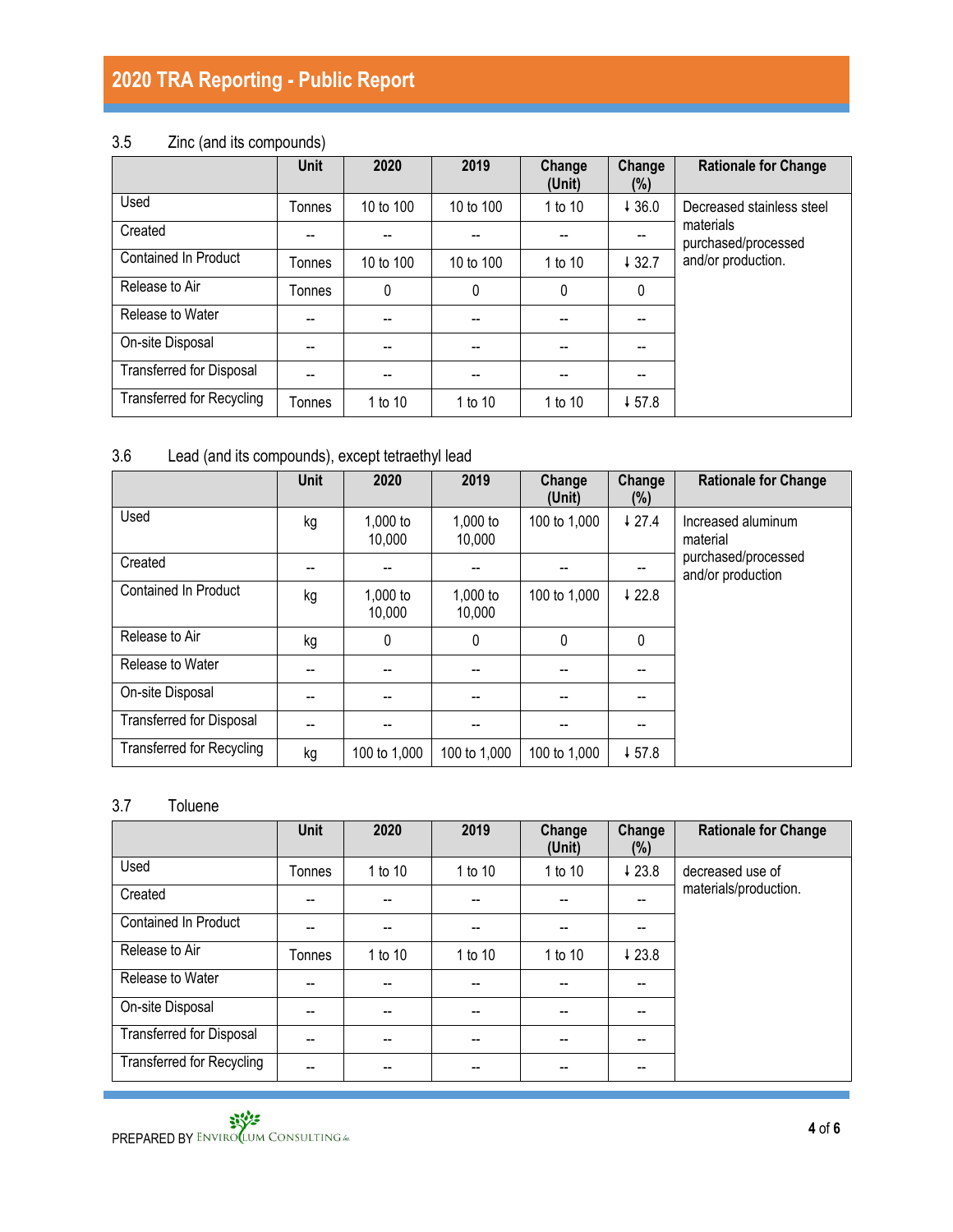# **2020 TRA Reporting - Public Report**

#### 3.8 Ethyl alcohol

|                                  | Unit          | 2020    | 2019    | Change<br>(Unit) | Change<br>(%) | <b>Rationale for Change</b> |
|----------------------------------|---------------|---------|---------|------------------|---------------|-----------------------------|
| Used                             | Tonnes        | 1 to 10 | 1 to 10 | $0$ to 1         | 423.6         | decreased use of            |
| Created                          | --            |         |         |                  |               | materials/production.       |
| <b>Contained In Product</b>      | --            |         |         |                  |               |                             |
| Release to Air                   | <b>Tonnes</b> | 1 to 10 | 1 to 10 | $0$ to 1         | 423.6         |                             |
| Release to Water                 | --            | --      |         |                  |               |                             |
| On-site Disposal                 | --            | --      | --      | --               | --            |                             |
| <b>Transferred for Disposal</b>  | --            | --      | --      | --               | --            |                             |
| <b>Transferred for Recycling</b> | --            | --      | --      | --               | --            |                             |

#### 3.9 Methyl ethyl ketone

|                                  | <b>Unit</b> | 2020    | 2019    | Change<br>(Unit) | Change<br>$(\%)$ | <b>Rationale for Change</b> |
|----------------------------------|-------------|---------|---------|------------------|------------------|-----------------------------|
| Used                             | Tonnes      | 1 to 10 | 1 to 10 | $0$ to 1         | 423.8            | decreased use of            |
| Created                          | --          |         |         |                  | --               | materials/production.       |
| <b>Contained In Product</b>      |             |         |         |                  |                  |                             |
| Release to Air                   | Tonnes      | 1 to 10 | 1 to 10 | $0$ to 1         | 423.8            |                             |
| Release to Water                 | --          |         |         |                  |                  |                             |
| On-site Disposal                 |             |         |         |                  |                  |                             |
| <b>Transferred for Disposal</b>  |             |         |         |                  |                  |                             |
| <b>Transferred for Recycling</b> |             |         |         |                  |                  |                             |

## **4. Objectives**

Rollstar prides itself on technological innovation in order to produce high quality products in an environmentally responsible manner. This plan will determine the technical and economic feasibility of identified reduction options to determine which, if any, are viable for implementation at this time. As part of the continuous improvement practices at the facility, technical advances will be monitored for new opportunities to reduce the use of the reported substances at the facility.

#### **5. Progress in Implementing Plan**

This section does not apply since no feasible reduction options are available for implementation at this time.

For information on on-site releases from the facility, as well as disposal and off-site recycling information please refer to National Pollutant Release Inventory's website: [http://www.ec.gc.ca/inrp-npri/.](http://www.ec.gc.ca/inrp-npri/)

## **6. Highest Ranking Certification**

*The signed certification of the annual report is kept on file at the facility.*